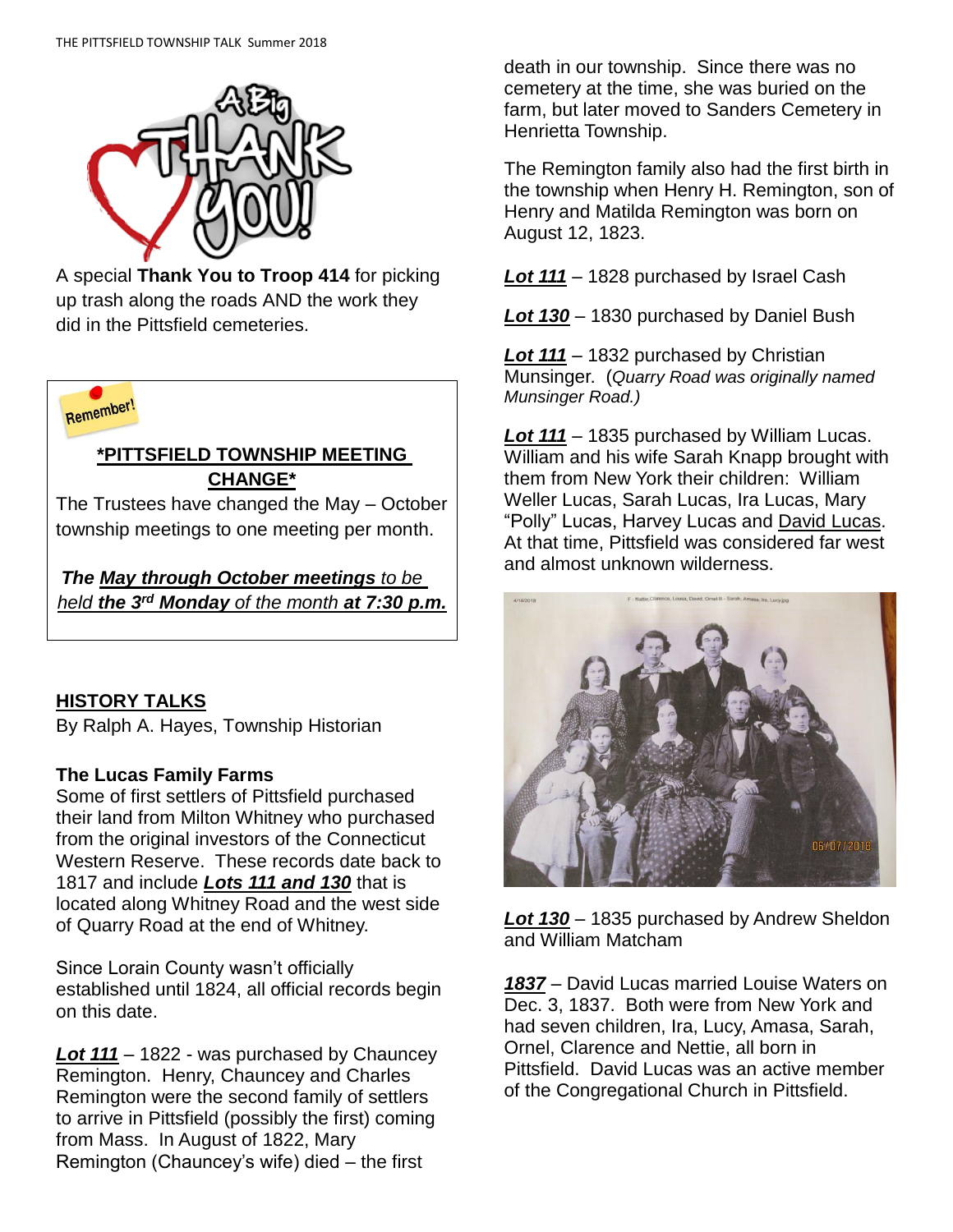THE PITTSFIELD TOWNSHIP TALK Summer 2018



*Lot 130* – 1838 William Lucas purchased the north 50 acres. He also purchased an additional 21 acres to add to Lot 111, as a result of a corrected survey.

1838 additional purchases were made by William Lucas of Lot 92 (100 acres) and two small parcels in Lot 86, (in Pittsfield center).

*Lot 111* - 1841 – David Lucas purchased 12 acres in the south.

*Lot 130* – 1841 – David Lucas purchased 48 acres in the north part where he constructed his first home. (Remembered for most of the 1900's as the Pitts/Straci property. This was the home of Otis & Elizabeth Pitts; Fred & Vernona Pitts; and Edward & Hazel Straci.)

*Lot 95* – 1869 purchased by F. S. Horton and Charles Rowell.

*Lot 111* – 1869 purchased by Harris Horton and John Gifford

*Lot 130* – 1869 purchased by John Gifford and Erastus Campbell.

*1870* - David Lucas left Pittsfield to move to Colorado following two sons and a daughter. David Lucas continued his legacy as a pioneer settler of that area receiving a land grant of 160 acres in Lincoln Park Colorado. He was instrumental in founding the Lincoln Park Ditch and Irrigation Company and served as its President. Water was extremely important for farms and ranches to survive.

Years later, David's son, Amasa Lucas went to the county and bought water rights and land and built a dam. As more people moved to Lincoln Park, they planted orchards and gardens.

Most of David's family remained in Canon City, Colorado and continue to live there today.

Ornel Lucas attended Oberlin College for two or three terms as his brothers and oldest sister left for Colorado. He soon followed his family and took six months school in Garden Park. While there, he discovered some fossil bones of a huge dinosaur or terrible lizard. Among these bones was a femur bone 6' long, shoulder blade 5-1/2' long and 3' wide along with other bones of corresponding size.

Ornel took these bones to the foremost Paleontologist of his time, Prof. Cope of Philadelphia. With proceeds from his finds in Colorado, Ornel returned to Oberlin College and finished his education in 1880.

Dr. Ornel Lucas was not given credit for possibly finding the first dinosaur bones from Garden Park, CO, but it was a unique way to earn money for his education at Oberlin College.



with unlicensed, in-operable vehicles. Your attention would be greatly appreciated!

\* \* \* \* \* \* \* \*

#### **Townhall Rental**

Contact Elizabeth Zadorozny at **440-241-7896** or **[elizabeth@pittsfieldtwp.us.](mailto:elizabeth@pittsfieldtwp.us)**